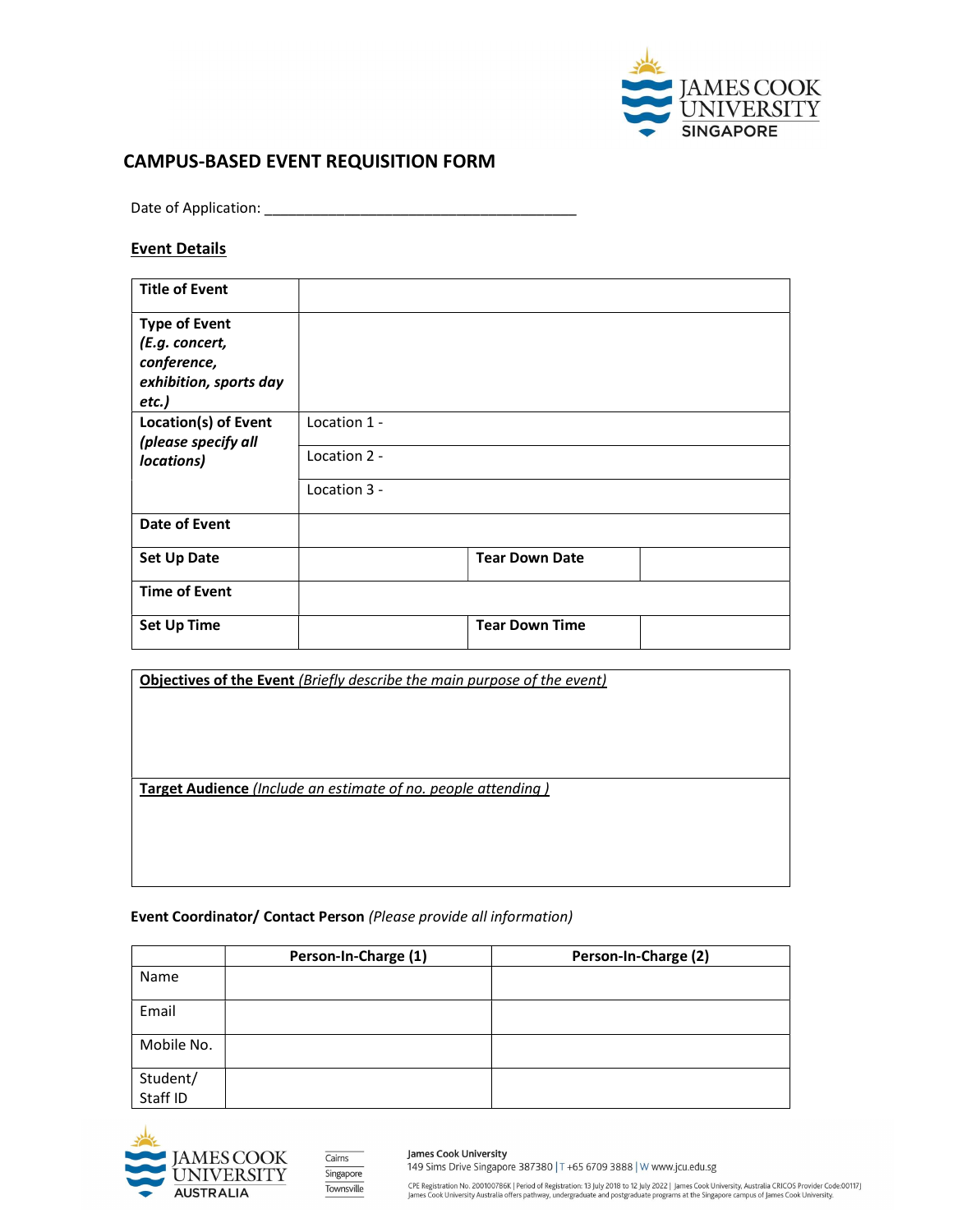# Equipment / Set-up Requirements

| <b>Description</b>               | Quantity | <b>Remarks</b> |
|----------------------------------|----------|----------------|
| Tables (Max. 10)                 |          |                |
| Chairs (Max. 20)                 |          |                |
| Cocktail Tables (Max. 5)         |          |                |
| Whiteboard 1.8m x 1.2m (Max. 2)  |          |                |
| <b>Flipchart Stand</b>           |          |                |
| (please state how many flipchart |          |                |
| paper you need under the remarks |          |                |
| column)                          |          |                |
| Marker Pens (specify colours)    |          |                |
| A3 Standee (Max. 15)             |          |                |
| Portable Sound System            |          |                |
| (Max. 1 set)                     |          |                |
| Wireless/Wired Microphone- Each  |          |                |
| set c/w 2 mics (Max. 3 Sets)     |          |                |
| Microphone Tripod Stand (Max. 2) |          |                |
| Microphone Table Top Stand (Max. |          |                |
| 2)                               |          |                |
| Power Extension (Max. 10)        |          |                |
| Multiple Plug (Max. 5)           |          |                |
| PowerPoint Slider (Max. 2)       |          |                |
| LED Projector (Max. 1)           |          |                |

Please state any other equipment needed. It is subject to availability.

Special Arrangement (For example, re-arranging of tables and chairs)



| Cairns     |
|------------|
| Singapore  |
| Townsville |
|            |

James Cook University 149 Sims Drive Singapore 387380 | T +65 6709 3888 | W www.jcu.edu.sg

CPE Registration No. 200100786K | Period of Registration: 13 July 2018 to 12 July 2022 | James Cook University, Australia CRICOS Provider Code:00117J<br>James Cook University Australia offers pathway, undergraduate and postgr